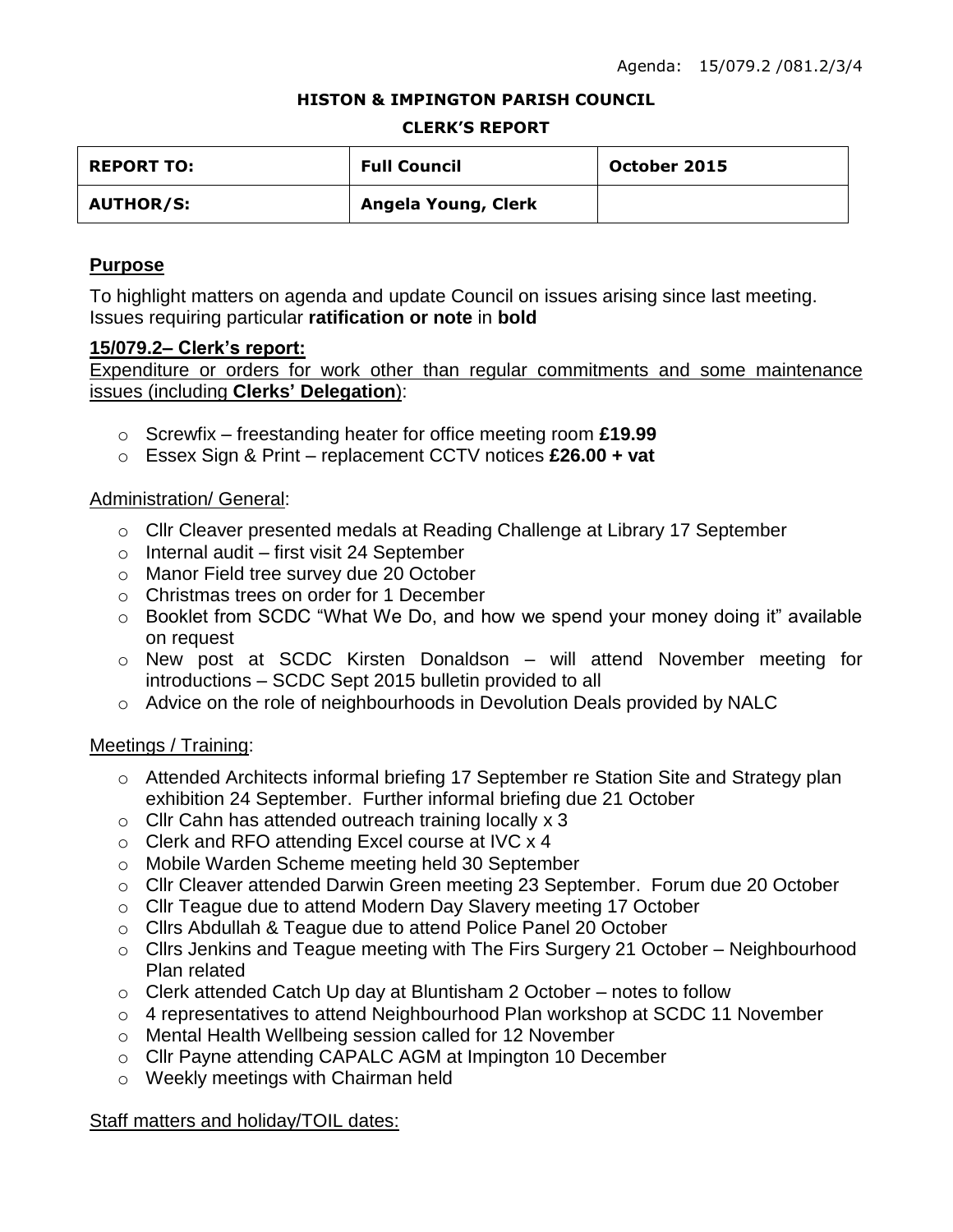- o AY now routinely takes Wednesday as day off. LM continues to take Fridays. Both are subject to change if diary/workload dictates
- $\circ$  CP normally now in parish office Wednesday Friday, with more limited hours Monday and Tuesday. Further 3 month period agreed at Orchard Park, for review December 2015
- o AC normally in parish office Monday Wednesday**, term time only**
- o All appraisals due 20 October onwards
- o Regular staff meeting due 3 November
- $\circ$  CP annual leave 5 November 6 November
- $\circ$  Christmas dinner arranged for 1 December numbers attending to Cllr Abdullah
- o **Please let Clerk know your holiday dates** as this aids arrangements in the Council diary.

Author: Angela Young 13.10.15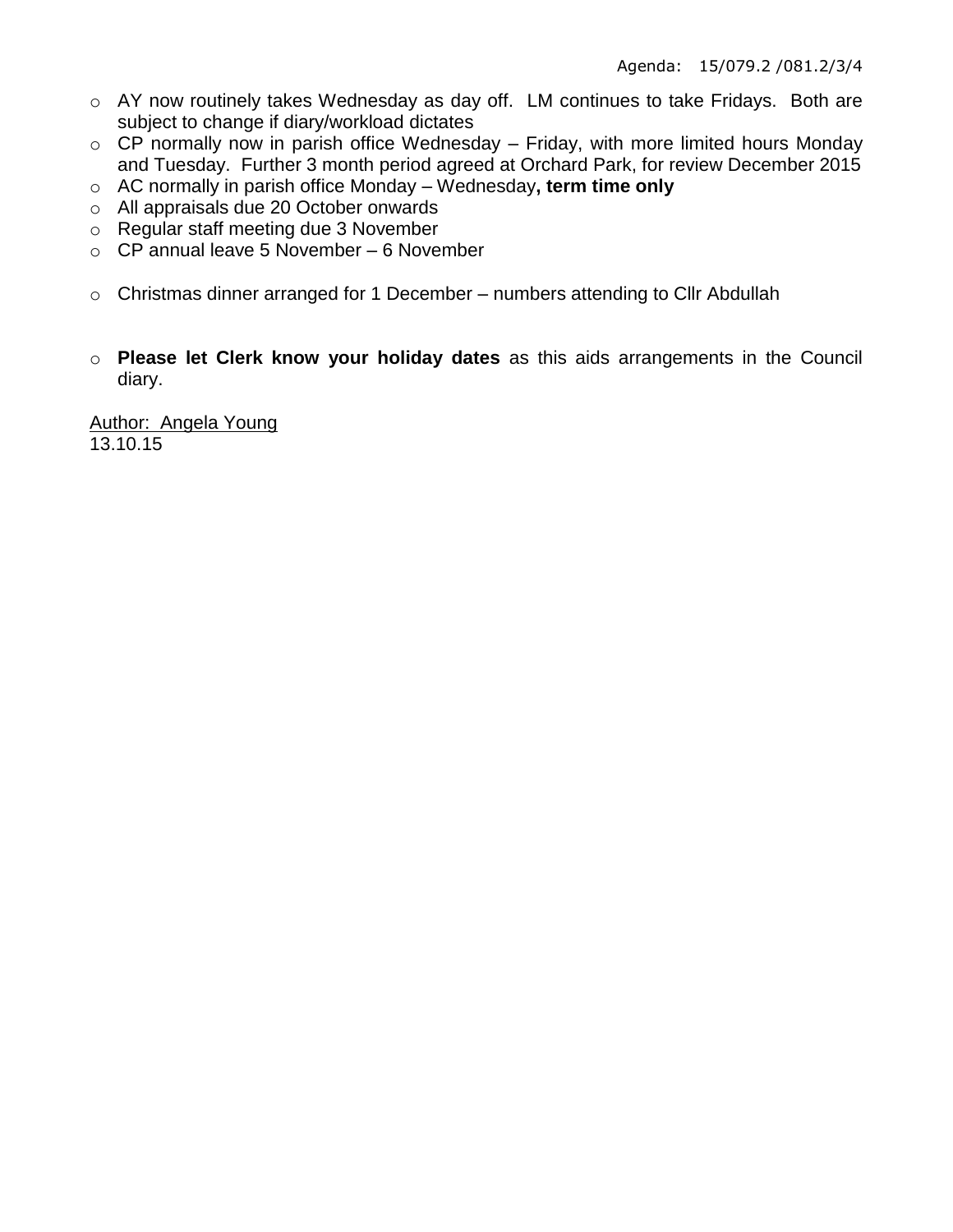#### **HISTON & IMPINGTON PARISH COUNCIL**

#### **FINANCE REPORT**

| <b>REPORT TO:</b> | <b>Full Council</b>                   | <b>15 October 2015</b> |
|-------------------|---------------------------------------|------------------------|
| <b>AUTHOR/S:</b>  | Lynda Marsh, Office<br><b>Manager</b> |                        |

## **Purpose**

To list accounts paid by delegated approval, and payment of outstanding accounts

| $\circ$ Accounts paid by delegated approval – to note only:                                      |            |
|--------------------------------------------------------------------------------------------------|------------|
| M5 Administration - wages, NI and Pension £11,961.17                                             | £11,961.17 |
| M5 Rec Groundsman expenses £25.53                                                                | £25.53     |
| M6 Administration - wages, NI and Pension £11,995.17                                             | £11,995.71 |
| M6 Rec Groundsman expenses £25.53                                                                | £25.53     |
| Barclaycard (DDR) office costs, domain renewal + refund of annual card fees £35.72 +             |            |
| $+$ vat £3.53                                                                                    | £39.25     |
| London Fuel Ltd (DDR) unleaded fuel $£26.57 +$ vat £5.32                                         | £31.89     |
| Cambridge Water (DDR) rates - H/Park £14.78                                                      | £14.78     |
| <b>Cambridge Water (DDR) rates - Burial Ground £16.60</b>                                        | £16.60     |
| <b>Cambridge water</b> (DDR) rates – recreation ground £392.29                                   | £392.29    |
| British Gas (DDR) gas account $£163.03 +$ vat £8.15                                              | 171.18     |
|                                                                                                  |            |
| <b>Accounts for approval:</b>                                                                    |            |
| <b>Burwell PC</b> councillor training £105.00                                                    | £105.00    |
| CSA wash room supplies $£98.41 +$ vat £19.68                                                     | £118.09    |
| PKF Littlejohn LLP annual audit fee £800.00 + vat £160.00                                        | £960.00    |
| L M Dewar Cleaning Service pavilion (Sept) £291.55                                               | £291.55    |
| Buchans Landscapes grasscutting September £2,671.73 + vat £534.35                                | £3,206.08  |
| Student Comm Action Youth - DBS check £10.00                                                     | £10.00     |
| Roger Hovells office cleaning £30.00                                                             | £30.00     |
| Pure Doors pavilion window repair £90.00                                                         | £90.00     |
| Munro Building Services annual planned maintenance contract £820.00 + vat £164.00                |            |
|                                                                                                  | £984.00    |
| <b>Copy IT Solutions</b> copier reading (2 months) $£72.59 +$ vat £14.52                         | £87.11     |
| Binder Loams Ltd 'surrey loam' - cricket squares $£416.73 +$ vat £83.35                          | £500.08    |
| Site & Maintenance supply and weld replacement lock - Gatehouse Rd allotments                    | £126.00    |
| £105.00 + vat £21.00<br>MHA Artificial Turf Care repairs to MUGA carpet £890.00                  | £890.00    |
| Mower People Allett 36" repairs £388.20 +vat £77.64                                              | £465.84    |
| Peter Graves spring bulbs £83.34 + vat £16.66                                                    | £100.00    |
| Keep Britain Tidy litter bags - delivery charge £12.00                                           | £12.00     |
| <b>SCDC</b> planning application fee - cricket nets £97.50                                       | £97.50     |
| Petty Cash £24.04                                                                                | £24.04     |
| Proposed that Histon & Impington Parish Council in accordance with its powers under sections 137 |            |
| and 139 of the Local Government Act 1972, should incur the following expenditure which in the    |            |

**and 139 of the Local Government Act 1972**, should incur the following expenditure which, in the opinion of the Council, is in the interests of the area or its inhabitants and will benefit them in a manner commensurate with the expenditure:

**H&I Community Minibus** (s137) Older Persons Co-Ordinator (July-Sept) **£712.26**£712.26